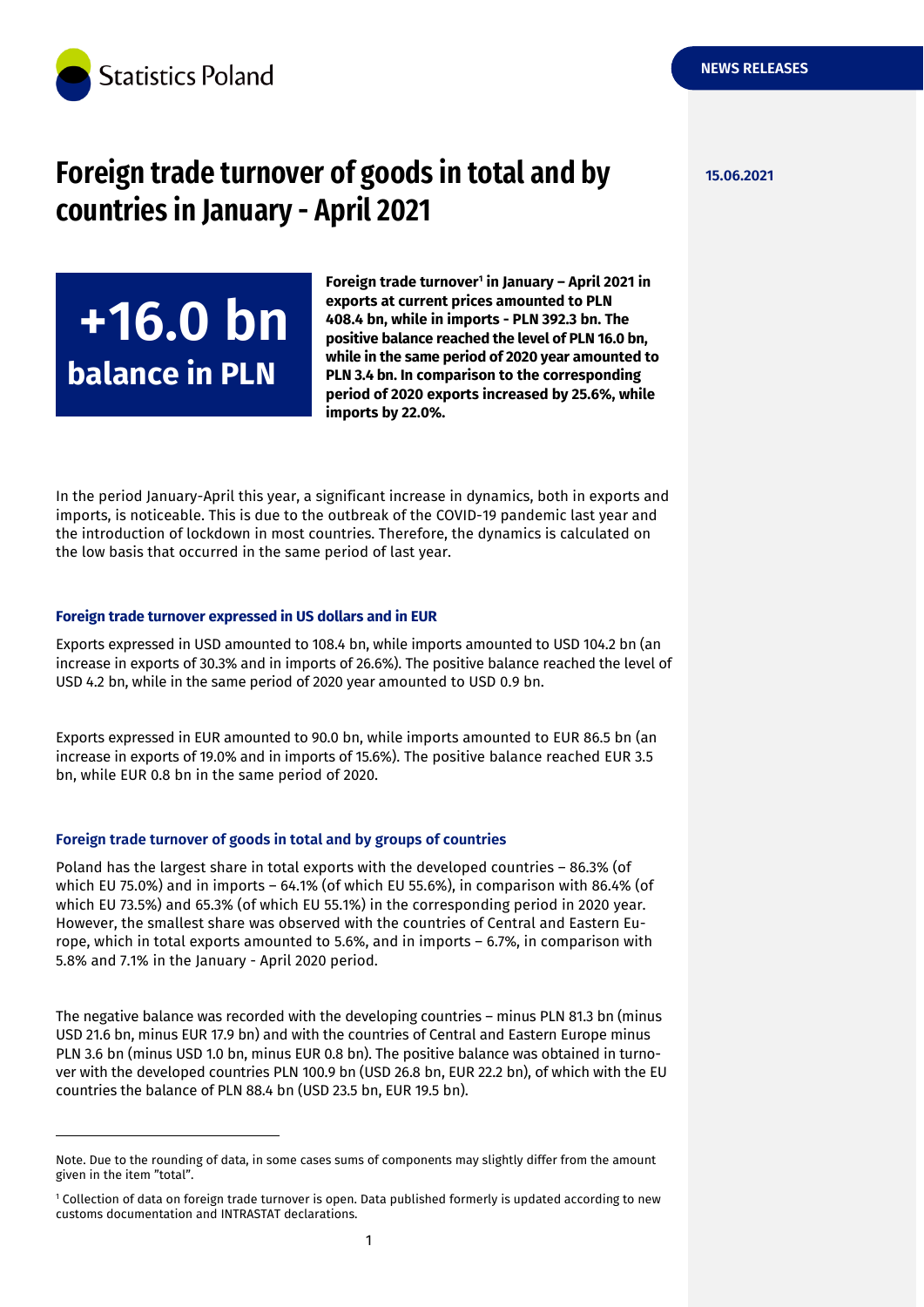|                                                 |            | 2020       | 2021       |                      |                      |                      |                      |           |
|-------------------------------------------------|------------|------------|------------|----------------------|----------------------|----------------------|----------------------|-----------|
| <b>SPECIFICATION</b>                            | bn         | bn         | bn         | $I - IV 2020 = 100$  |                      |                      | $I - IV$             |           |
|                                                 | <b>PLN</b> | <b>USD</b> | <b>EUR</b> | <b>PLN</b>           | <b>USD</b>           | <b>EUR</b>           | structure in %       |           |
| <b>Exports</b>                                  | 408.4      | 108.4      | 90.0       | 125.6                | 130.3                | 119.0                | 100.0                | 100.0     |
| Developed countries                             | 352.3      | 93.6       | 77.6       | 125.5                | 130.2                | 118.9                | 86.4                 | 86.3      |
| of which EU                                     | 306.4      | 81.4       | 67.5       | 128.3                | 133.0                | 121.5                | 73.5                 | 75.0      |
| of which euro-zone                              | 242.4      | 64.4       | 53.4       | 130.6                | 135.5                | 123.7                | 57.1                 | 59.4      |
| Developing countries                            | 33.2       | 8.8        | 7.3        | 130.8                | 136.0                | 124.2                | 7.8                  | 8.1       |
| Count. of Cent. and East. Europe                | 22.9       | 6.1        | 5.0        | 120.7                | 125.1                | 114.3                | 5.8                  | 5.6       |
| <b>Imports</b> (country of origin) <sup>2</sup> | 392.3      | 104.2      | 86.5       | 122.0                | 126.6                | 115.6                | 100.0                | 100.0     |
| Developed countries                             | 251.4      | 66.8       | 55.4       | 119.6                | 124.2                | 113.4                | 65.3                 | 64.1      |
| of which EU                                     | 218.0      | 57.9       | 48.0       | 123.0                | 127.7                | 116.6                | 55.1                 | 55.6      |
| of which euro-zone                              | 180.9      | 48.0       | 39.9       | 123.9                | 128.6                | 117.4                | 45.4                 | 46.1      |
| Developing countries                            | 114.4      | 30.4       | 25.2       | 129.1                | 134.1                | 122.5                | 27.6                 | 29.2      |
| Count. of Cent. and East. Europe                | 26.5       | 7.0        | 5.8        | 116.1                | 120.3                | 109.9                | 7.1                  | 6.7       |
| <b>Balance</b>                                  | 16.0       | 4.2        | 3.5        | $\bullet$            | ٠                    | $\bullet$            | $\bullet$            | $\bullet$ |
| Developed countries                             | 100.9      | 26.8       | 22.2       | $\ddot{\phantom{0}}$ |                      |                      |                      |           |
| of which EU                                     | 88.4       | 23.5       | 19.5       | $\bullet$            | $\ddot{\phantom{0}}$ | $\ddot{\phantom{0}}$ | $\ddot{\phantom{0}}$ |           |
| of which euro-zone                              | 61.5       | 16.3       | 13.5       | $\bullet$            | $\bullet$            | $\bullet$            |                      |           |
| Developing countries                            | $-81.3$    | $-21.6$    | $-17.9$    | $\bullet$            | $\bullet$            | $\bullet$            | $\bullet$            | $\bullet$ |
| Count. of Cent. and East. Europe                | $-3.6$     | $-1.0$     | $-0.8$     | $\ddot{\phantom{a}}$ | $\bullet$            | $\bullet$            | $\bullet$            |           |

#### **Foreign trade turnover by major countries**

-

After four months of 2021 among the main trade partners of Poland a decrease in exports was not observed, while in imports only from the United States.

The turnover with the top ten of Polish trade partners in exports accounted for 65.4% (65.6% in the same period of the last year), while in total imports – 64.7% (in comparison with 63.4% in January – April 2020).

The share of Germany in exports increased in comparison with the corresponding period of the last year by 0.7 pp and amounted to 28.8% and in imports by 0.3 pp and accounted for 21.8%. The positive balance amounted to PLN 32.2 bn (USD 8.6 bn, EUR 7.0 bn) in comparison with PLN 22.3 bn (USD 5.7 bn, EUR 5.1 bn) in the same period of 2020.

 $2$  Country of origin is the country where the commodity was produced or processed and in this form entered the Polish customs zone.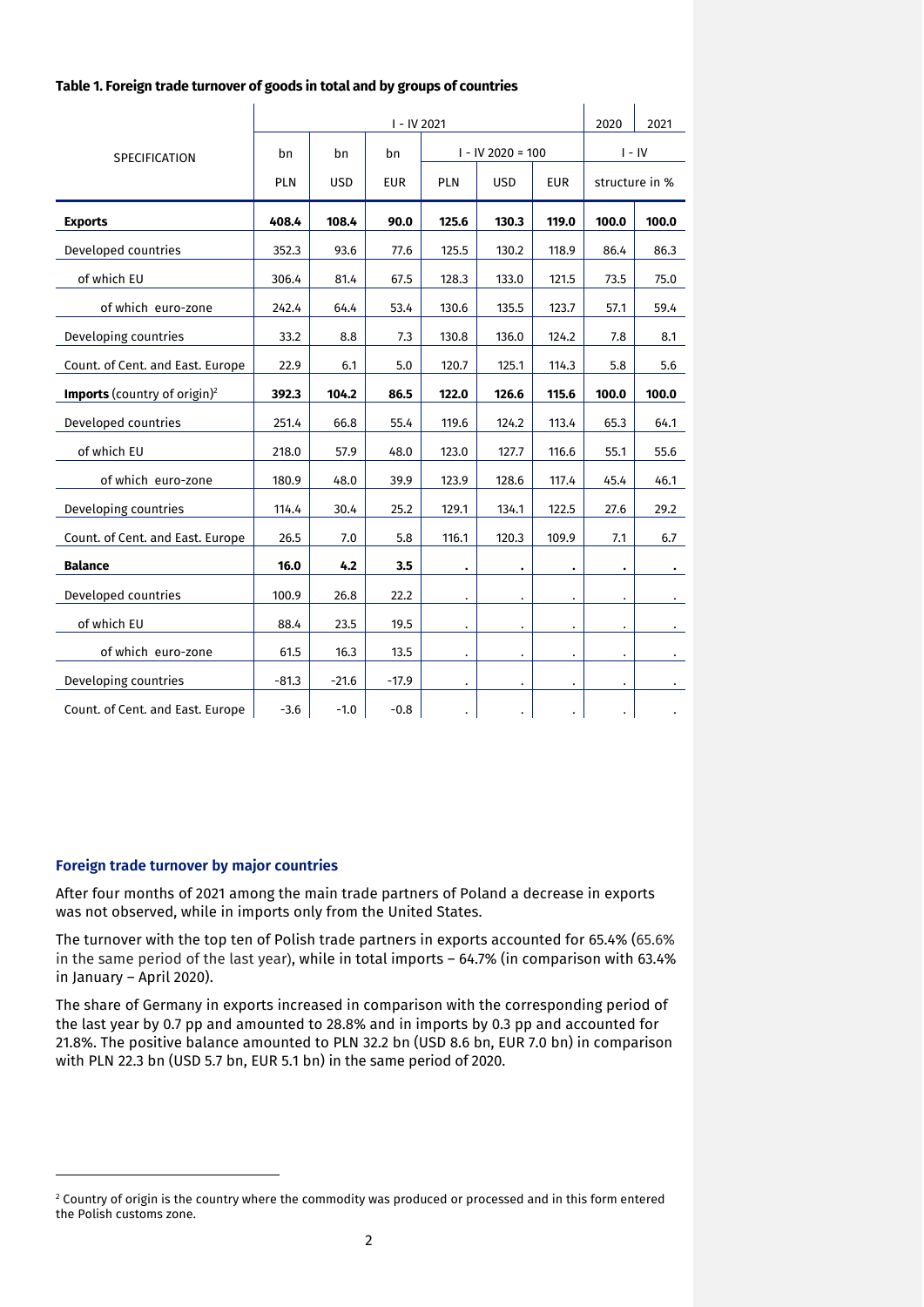#### **Table 2. Foreign trade turnover by major countries**

|                      | $I - IV 2021$ |                                    |            |            |                          |          |                | 2021 |  |  |
|----------------------|---------------|------------------------------------|------------|------------|--------------------------|----------|----------------|------|--|--|
| <b>SPECIFICATION</b> | bn            | bn                                 | bn         |            | $I - IV$ 2020 = 100      | $I - IV$ |                |      |  |  |
|                      | <b>PLN</b>    | <b>USD</b>                         | <b>EUR</b> | <b>PLN</b> | <b>EUR</b><br><b>USD</b> |          | structure in % |      |  |  |
| <b>EXPORTS</b>       |               |                                    |            |            |                          |          |                |      |  |  |
| 1. Germany           | 117.8         | 31.3                               | 25.9       | 128.8      | 133.8                    | 122.1    | 28.1           | 28.8 |  |  |
| 2. France            | 24.6          | 6.5                                | 5.4        | 135.5      | 140.1                    | 128.1    | 5.6            | 6.0  |  |  |
| 3. Czechia           | 23.3          | 6.2                                | 5.1        | 120.1      | 124.5                    | 113.7    | 6.0            | 5.7  |  |  |
| 4. Italy             | 20.1          | 5.4                                | 4.4        | 151.2      | 156.3                    | 143.0    | 4.1            | 4.9  |  |  |
| 5. United Kingdom    | 20.1          | 5.3                                | 4.4        | 103.9      | 107.7                    | 98.3     | 6.0            | 4.9  |  |  |
| 6. Netherlands       | 17.1          | 4.6                                | 3.8        | 118.3      | 123.0                    | 112.3    | 4.5            | 4.2  |  |  |
| 7. Sweden            | 11.7          | 3.1                                | 2.6        | 123.5      | 128.4                    | 117.1    | 2.9            | 2.9  |  |  |
| 8. Russia            | 11.3          | 3.0                                | 2.5        | 118.1      | 122.6                    | 111.9    | 3.0            | 2.8  |  |  |
| 9. United States     | 10.5          | 2.8                                | 2.3        | 110.1      | 114.4                    | 104.5    | 2.9            | 2.6  |  |  |
| 10. Spain            | 10.5          | 2.8                                | 2.3        | 129.9      | 134.3                    | 122.7    | 2.5            | 2.6  |  |  |
|                      |               | <b>IMPORTS (country of origin)</b> |            |            |                          |          |                |      |  |  |
| 1. Germany           | 85.6          | 22.7                               | 18.9       | 123.9      | 128.6                    | 117.4    | 21.5           | 21.8 |  |  |
| 2. China             | 56.1          | 14.9                               | 12.4       | 136.1      | 141.4                    | 129.1    | 12.8           | 14.3 |  |  |
| 3. Italy             | 20.1          | 5.4                                | 4.4        | 132.4      | 137.2                    | 125.2    | 4.7            | 5.1  |  |  |
| 4. Russia            | 19.1          | 5.1                                | 4.2        | 109.1      | 113.0                    | 103.2    | 5.4            | 4.9  |  |  |
| 5. Netherlands       | 15.5          | 4.1                                | 3.4        | 127.2      | 132.2                    | 120.6    | 3.8            | 4.0  |  |  |
| 6. France            | 13.7          | 3.7                                | 3.0        | 121.5      | 126.0                    | 115.1    | 3.5            | 3.5  |  |  |
| 7. Czechia           | 13.0          | 3.5                                | 2.9        | 126.2      | 130.9                    | 119.5    | 3.2            | 3.3  |  |  |
| 8. United States     | 10.8          | 2.9                                | 2.4        | 92.2       | 95.8                     | 87.5     | 3.6            | 2.8  |  |  |
| 9. South Korea       | 9.8           | 2.6                                | 2.2        | 117.8      | 122.3                    | 111.8    | 2.6            | 2.5  |  |  |
| 10. Belgium          | 9.7           | 2.6                                | 2.1        | 130.1      | 135.2                    | 123.4    | 2.3            | 2.5  |  |  |

Imports from the United Kingdom in January - April of 2021 amounted to PLN 6.2 bn, USD 1.6 bn and EUR 1.4 bn

# **Imports by country of consignment – total and groups of counties**

The highest turnover in imports by country of consignment Poland recorded with the developed countries - PLN 287.9 bn, of which with the EU – PLN 267.3 bn, compared to PLN 237.5 bn, of which with the EU - PLN 214.9 bn in the same period of 2020.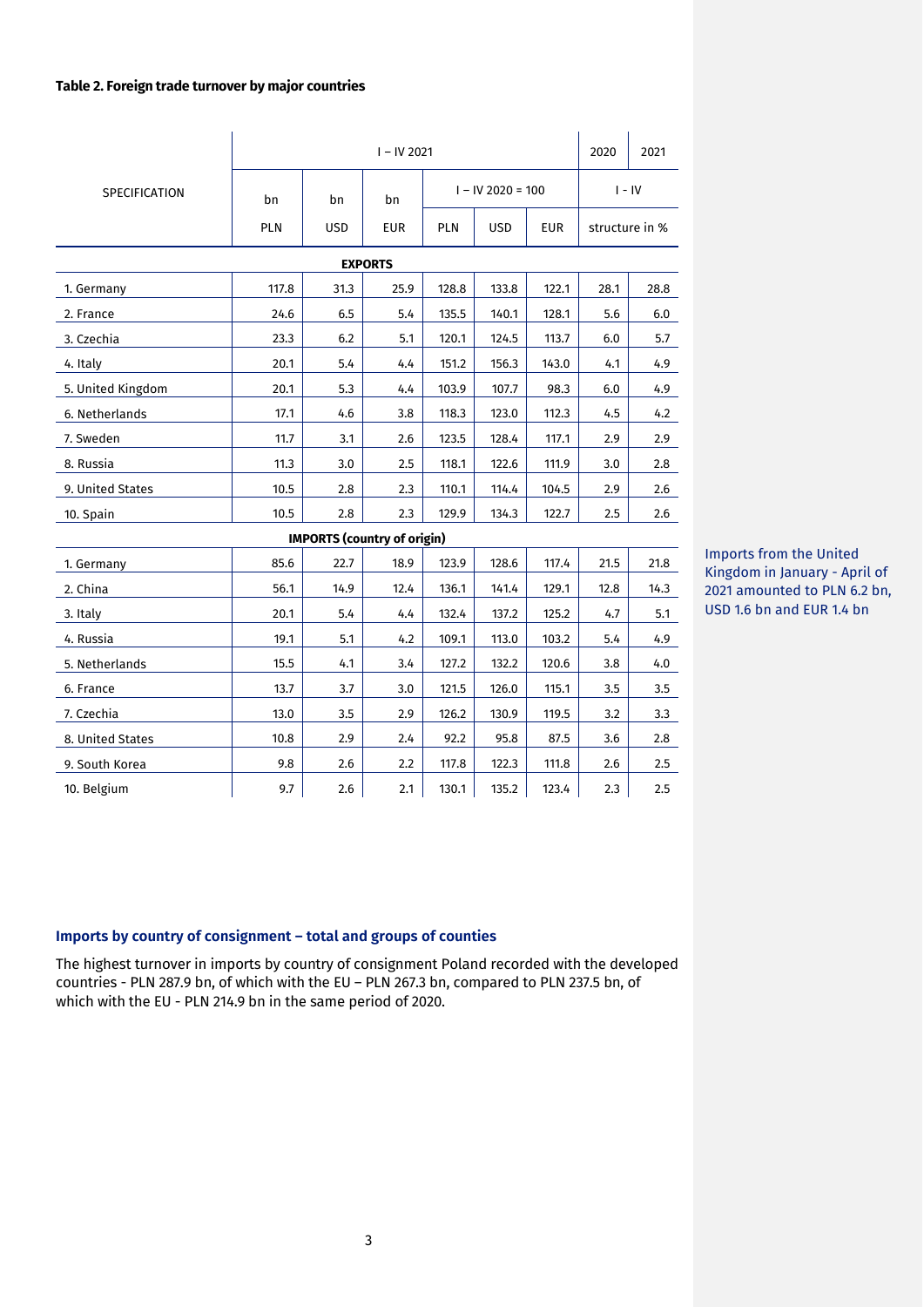## **Table 3. Imports by country of consignment – total and groups of counties**

|                                                    | $I - IV 2021$                                        |         |        |                      |                      |                      |           |       |
|----------------------------------------------------|------------------------------------------------------|---------|--------|----------------------|----------------------|----------------------|-----------|-------|
| <b>SPECIFICATION</b>                               | bn                                                   | bn      | bn     |                      | $I - IV$ 2020 = 100  | $I - IV$             |           |       |
|                                                    | <b>USD</b><br><b>PLN</b><br><b>EUR</b><br><b>PLN</b> |         |        | <b>USD</b>           | <b>EUR</b>           | structure in %       |           |       |
| Imports (country of con-<br>signment) <sup>3</sup> | 392.3                                                | 104.2   | 86.5   | 122.0                | 126.6                | 115.6                | 100.0     | 100.0 |
| Developed countries                                | 287.9                                                | 76.5    | 63.4   | 121.2                | 125.8                | 114.9                | 73.8      | 73.4  |
| of which EU                                        | 267.3                                                | 71.0    | 58.9   | 124.3                | 129.1                | 117.8                | 66.8      | 68.1  |
| of which euro-zone                                 | 226.0                                                | 60.0    | 49.8   | 124.7                | 129.5                | 118.2                | 56.3      | 57.6  |
| Developing countries                               | 77.2                                                 | 20.5    | 17.0   | 129.5                | 134.6                | 122.9                | 18.5      | 19.7  |
| Countries of Cent. and East.<br>Europe             | 27.2                                                 | 7.2     | 6.0    | 110.8                | 114.8                | 104.9                | 7.7       | 6.9   |
| <b>Balance</b>                                     | 16.0                                                 | 4.2     | 3.5    | ٠                    |                      |                      |           |       |
| Developed countries                                | 64.4                                                 | 17.1    | 14.2   | ٠                    | ٠                    |                      | $\bullet$ |       |
| of which EU                                        | 39.2                                                 | 10.4    | 8.6    | $\ddot{\phantom{0}}$ | $\bullet$            | ٠                    | $\bullet$ |       |
| of which euro-zone                                 | 16.4                                                 | 4.3     | 3.6    | $\ddot{\phantom{0}}$ | $\ddot{\phantom{0}}$ | $\ddot{\phantom{0}}$ | $\bullet$ |       |
| Developing countries                               | $-44.0$                                              | $-11.7$ | $-9.7$ |                      |                      |                      |           |       |
| Countries of Cent. and East.<br>Europe             | $-4.4$                                               | $-1.2$  | $-1.0$ |                      |                      |                      |           |       |

# **Imports by country of consignment – countries**

-

The share of Germany in imports by country of consignment in comparison with imports by country of origin was higher by 5.5 pp, accordingly the share of the Netherlands was higher by 2.2 pp, Belgium by 1.4 pp, Czechia by 0.7 pp and France by 0.4 pp.

## **Table 4. Imports by country of consignment – countries**

|                                         |            | 2020       | 2021 |                     |            |       |                |      |  |  |
|-----------------------------------------|------------|------------|------|---------------------|------------|-------|----------------|------|--|--|
| <b>SPECIFICATION</b>                    | bn         | bn         | bn   | $I - IV 2020 = 100$ |            |       | $I - IV$       |      |  |  |
|                                         | <b>PLN</b> | <b>USD</b> | EUR  | <b>PLN</b>          | <b>USD</b> | EUR   | structure in % |      |  |  |
| <b>IMPORTS (country of consignment)</b> |            |            |      |                     |            |       |                |      |  |  |
| 1. Germany                              | 107.0      | 28.4       | 23.6 | 122.8               | 127.5      | 116.4 | 27.1           | 27.3 |  |  |
| 2. China                                | 37.2       | 9.9        | 8.2  | 136.1               | 141.4      | 129.2 | 8.5            | 9.5  |  |  |
| 3. Netherlands                          | 24.4       | 6.5        | 5.4  | 128.3               | 133.5      | 121.8 | 5.9            | 6.2  |  |  |
| 4. Italy                                | 20.3       | 5.4        | 4.5  | 134.7               | 139.6      | 127.4 | 4.7            | 5.2  |  |  |
| 5. Russia                               | 19.1       | 5.1        | 4.2  | 104.0               | 107.6      | 98.4  | 5.7            | 4.9  |  |  |
| 6. Czechia                              | 15.6       | 4.1        | 3.4  | 127.1               | 131.8      | 120.3 | 3.8            | 4.0  |  |  |
| 7. France                               | 15.4       | 4.1        | 3.4  | 122.6               | 127.1      | 116.0 | 3.9            | 3.9  |  |  |
| 8. Belgium                              | 15.3       | 4.1        | 3.4  | 127.7               | 132.7      | 121.1 | 3.7            | 3.9  |  |  |
| 9. Slovakia                             | 10.1       | 2.7        | 2.2  | 139.9               | 145.2      | 132.6 | 2.2            | 2.6  |  |  |
| 10. Spain                               | 9.7        | 2.6        | 2.1  | 121.9               | 126.6      | 115.6 | 2.5            | 2.5  |  |  |

<sup>3</sup> Country of consignment is the country from which the goods were introduced into the Polish territory irrespective of their origin.

Imports from China according by country of consignment in comparison with imports by country of origin was lower by 4.8 pp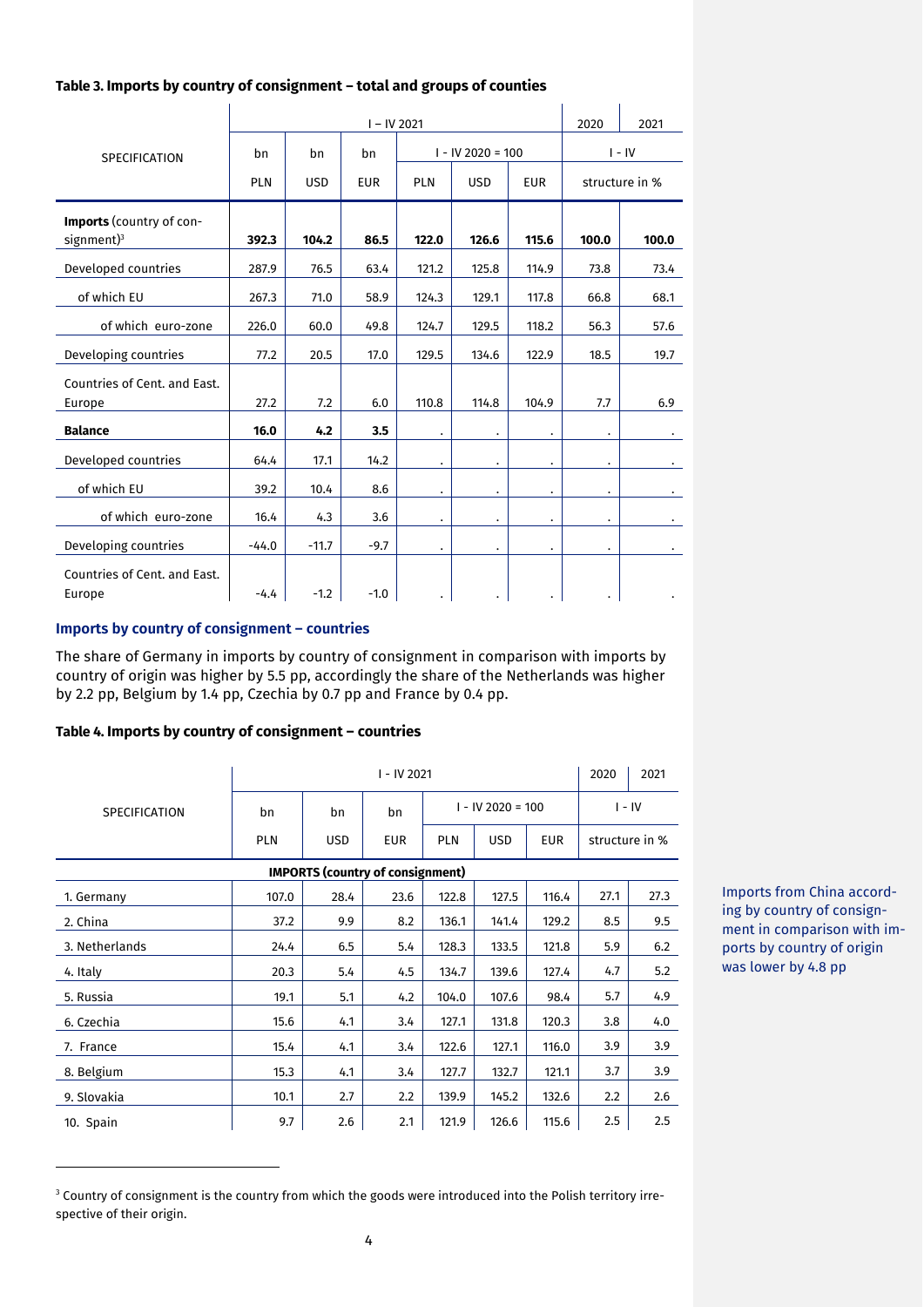After four months of 2021 trade turnover in goods according to the SITC nomenclature compared to the same period of 2020 year, reported an increase in most commodity sections both in imports and in exports.

In exports the largest increase concerned machinery and transport equipment (by 34.0%), crude materials inedible, except fuels (by 32.5%), miscellaneous manufactured articles (by 30.7%), animal and vegetable oils, fats and waxes (by 28.1%), manufactured goods classified chiefly by material (by 23.6%), chemicals and related products (by 18.9%), mineral fuels, lubricants and related materials (by 11.6%), food and live animals (by 8.9%) and beverages and tobacco (by 1.4%), while a decrease was reported in commodities and transaction not classified elsewhere in the SITC (by 25.9%).

In imports the largest increase was recorded in commodities and transaction not classified elsewhere in the SITC (by 62.9%), miscellaneous manufactured articles (by 26.0%), manufactured goods classified chiefly by material (by 25.9%), machinery and transport equipment (by 25.7%), crude materials inedible, except fuels (by 23.4%), chemicals and related products (by 19.7%), animal and vegetable oils, fats and waxes (by 6.4%), mineral fuels, lubricants and related materials (by 6.1%), beverages and tobacco (by 5.4%) and food and live animals (by 4.8%).

#### **Chart 1. Composition of exports by sections according to SITC nomenclature in I - IV 2021**



#### **Chart 2. Composition of imports by sections according to SITC nomenclature in I - IV 2021**

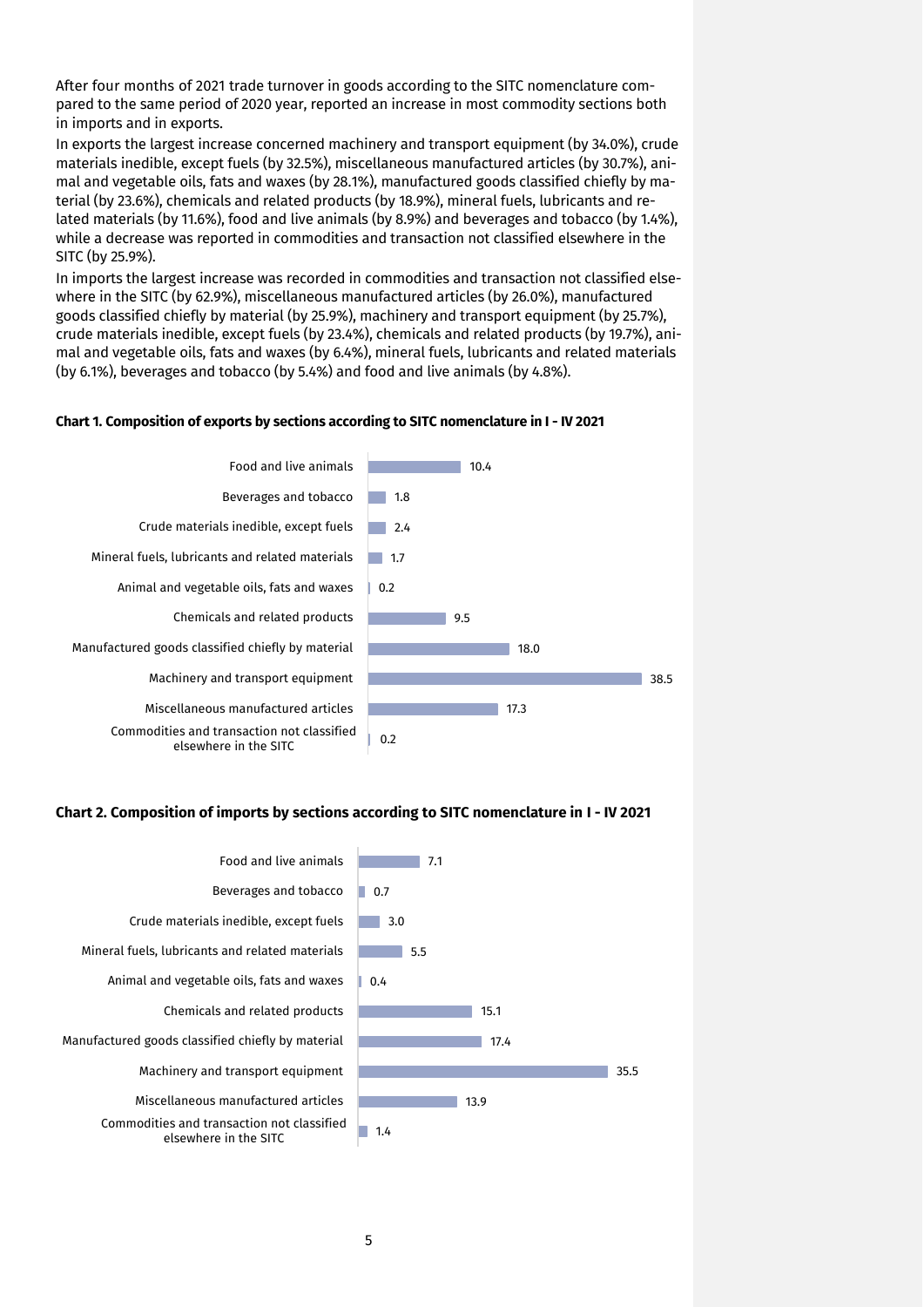In case of quoting Statistics Poland data, please provide information: "Source of data: Statistics Poland", and in case of publishing calculations made on data published by Statistics Poland, please include the following disclaimer: "Own study based on figures from Statistics Poland"